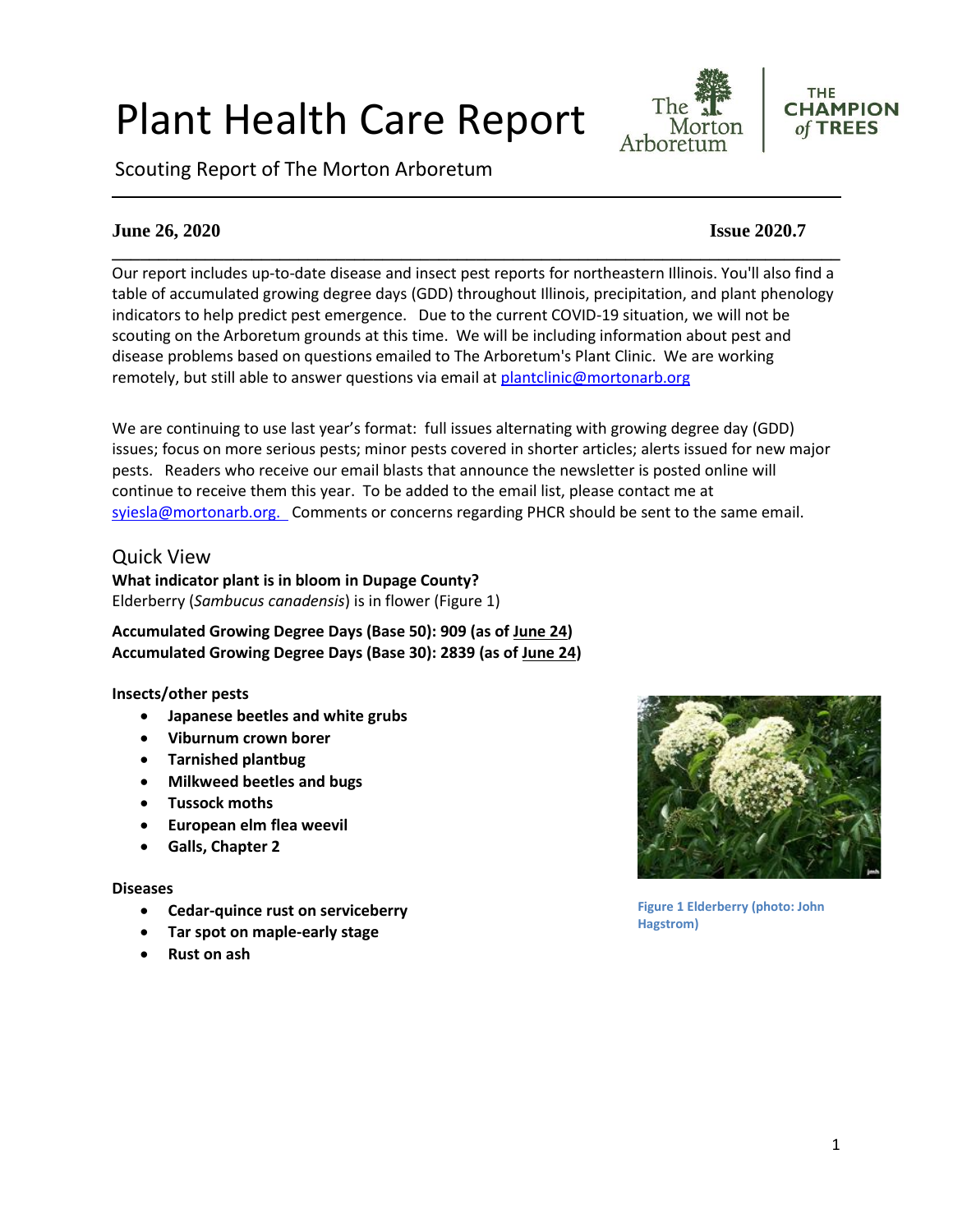# **Thank you!**

Writing the Plant Health Care Report has been more challenging this year without the regular scouts in the field. As I have mentioned previously, I can glean information from the Plant Clinic email, the scouts looking around their own neighborhoods and observations I can make while driving around the area. I am also receiving help from our Plant Clinic volunteers. They live in many different communities (and counties) in the Chicago region and they are very observant. I put out the call to them to tell me what they are seeing. The response is great and has allowed me to write a fuller and more in-depth newsletter than I thought I would. Never doubt the power of a group of volunteers. Thanks to them for helping and thanks to you for reading.

# Degree Days and Weather Information

We are once again offering Lisle readings right above the Arboretum readings. The spread between these two sites shows that temperatures can vary over a short distance, which means growing degree days can be quite variable as well.

As of June 24, we have 909 base-50 growing degree days (GDD). The historical average (1937-2019) for this date is 835 GDD<sub>50</sub>. Since January 1, we have had 22.79 inches of precipitation. Historical average (1937-2019) for precipitation Jan-June is 20.7 inches.

| Location                 | <b>B</b> <sub>50</sub> Growing Degree Days<br>Through June 25, 2020 |
|--------------------------|---------------------------------------------------------------------|
|                          |                                                                     |
| Carbondale, IL*          | 1344                                                                |
| Champaign, IL*           | 1070                                                                |
| Glencoe*                 | 547                                                                 |
| Chicago Botanic Garden** | 829                                                                 |
| Chicago O'Hare*          | 924                                                                 |
| Kankakee, IL*            | 976                                                                 |
| Lisle, $IL^*$            | 958                                                                 |
| The Morton Arboretum     | 909 (6/24)                                                          |
| Quincy, IL*              | 1141                                                                |
| Rockford, IL*            | 880                                                                 |
| Springfield, IL*         | 1133                                                                |
| Waukegan, IL* (60087)    | 753                                                                 |
| Waukegan, IL* (60085)    | 799                                                                 |

\*We obtain most of our degree day information from the GDD Tracker from Michigan State University web site. For additional locations and daily degree days, go t[o http://www.gddtracker.net/](http://www.gddtracker.net/)

\*\*Thank you to Chris Henning, Chicago Botanic Garden, for supplying us with this information.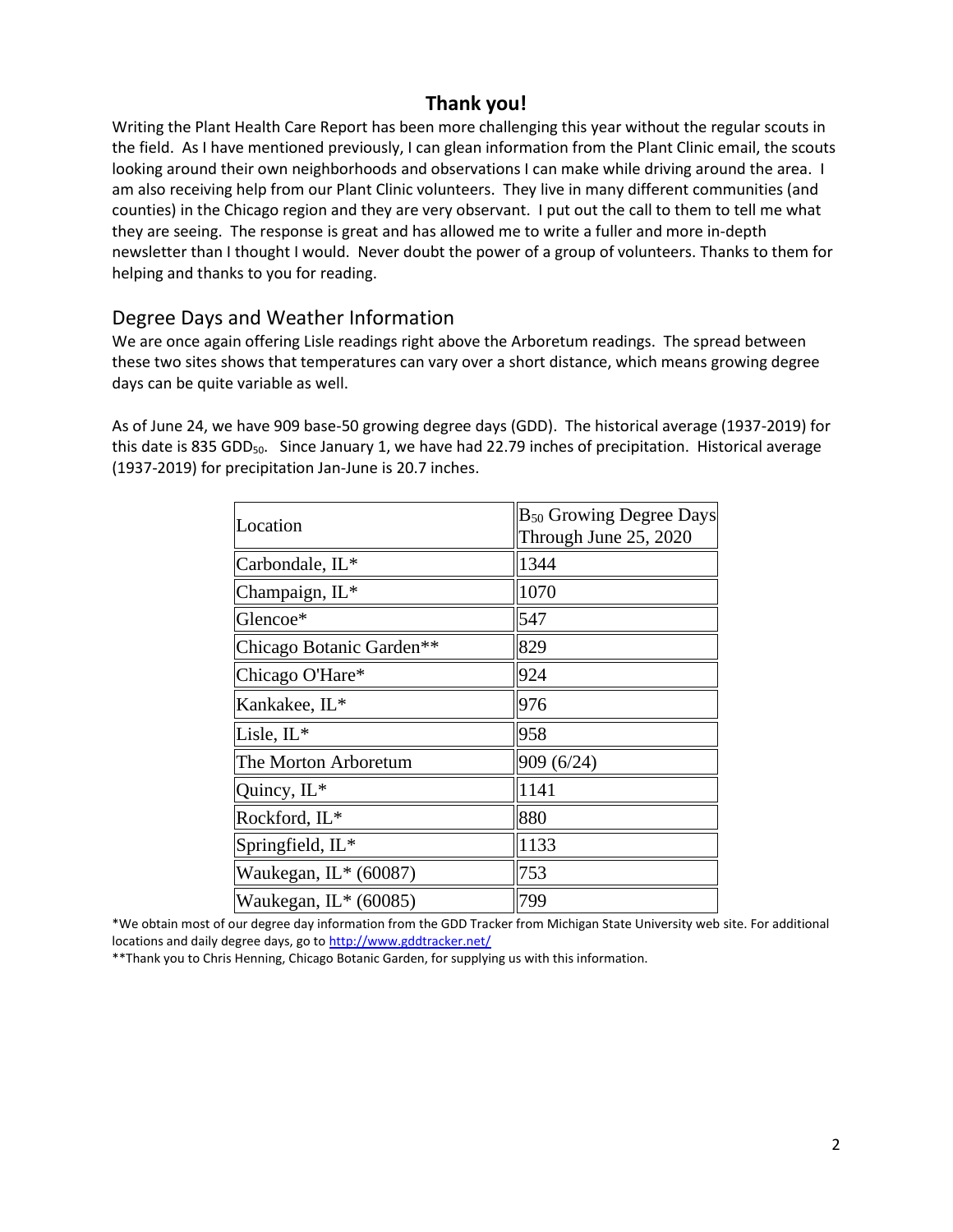# **How serious is it?**

This year, articles will continue to be marked to indicate the severity of the problem. Problems that can definitely compromise the health of the plant will be marked "serious".Problems that have the potential to be serious and which may warrant chemical control measures will be marked "potentially serious". Problems that are seldom serious enough for pesticide treatment will be marked "minor". Articles that discuss a problem that is seen now, but would be treated with a pesticide at a later date, will be marked "treat later". Since we will cover weeds from time to time, we'll make some categories for them as well. "Aggressive" will be used for weeds that spread quickly and become a problem and "dangerous" for weeds that might pose a risk to humans.

# **Pest Updates: Insects**

#### **Japanese beetles and white grubs (Potentially serious)**

That special time of year has arrived. It's Japanese beetle time. As of June 23, we have already

had a report of Japanese beetles (*Popillia japonica*) in Dupage County. Japanese beetles are up to 1/2 inch-long, and have oval, metallic green bodies with coppery brown wing covers (fig. 2). They have five white spots along each side and two additional white spots behind their wing covers. Upon examination under a hand lens, the spots are actually tufts of hair.

Adult beetles feed on about 300 different species of ornamental plants with about 50 species being preferred. Highly preferred hosts include rose,

crabapple, cherry, grape, and linden. The adults feed on leaf tissue between veins, resulting in skeletonized leaves (fig. 3). Severely infested plants may be almost completely defoliated.

Early infestations of Japanese beetle may be missed since the insects start feeding in the tops of trees.

Japanese beetles overwinter as larvae (grubs) about four to eight inches beneath the soil surface. In spring, as the soil temperatures warm to about 55° F, the grubs move upward through the soil to pupate. Adults normally emerge from late June through July. Within a few days after emergence, the females mate and burrow into the soil to lay eggs. Nearly all eggs are laid by mid-August.

**Figure 2 Adult Japanese beetle**



**Figure 3 Leaf damage by Japanese beetle**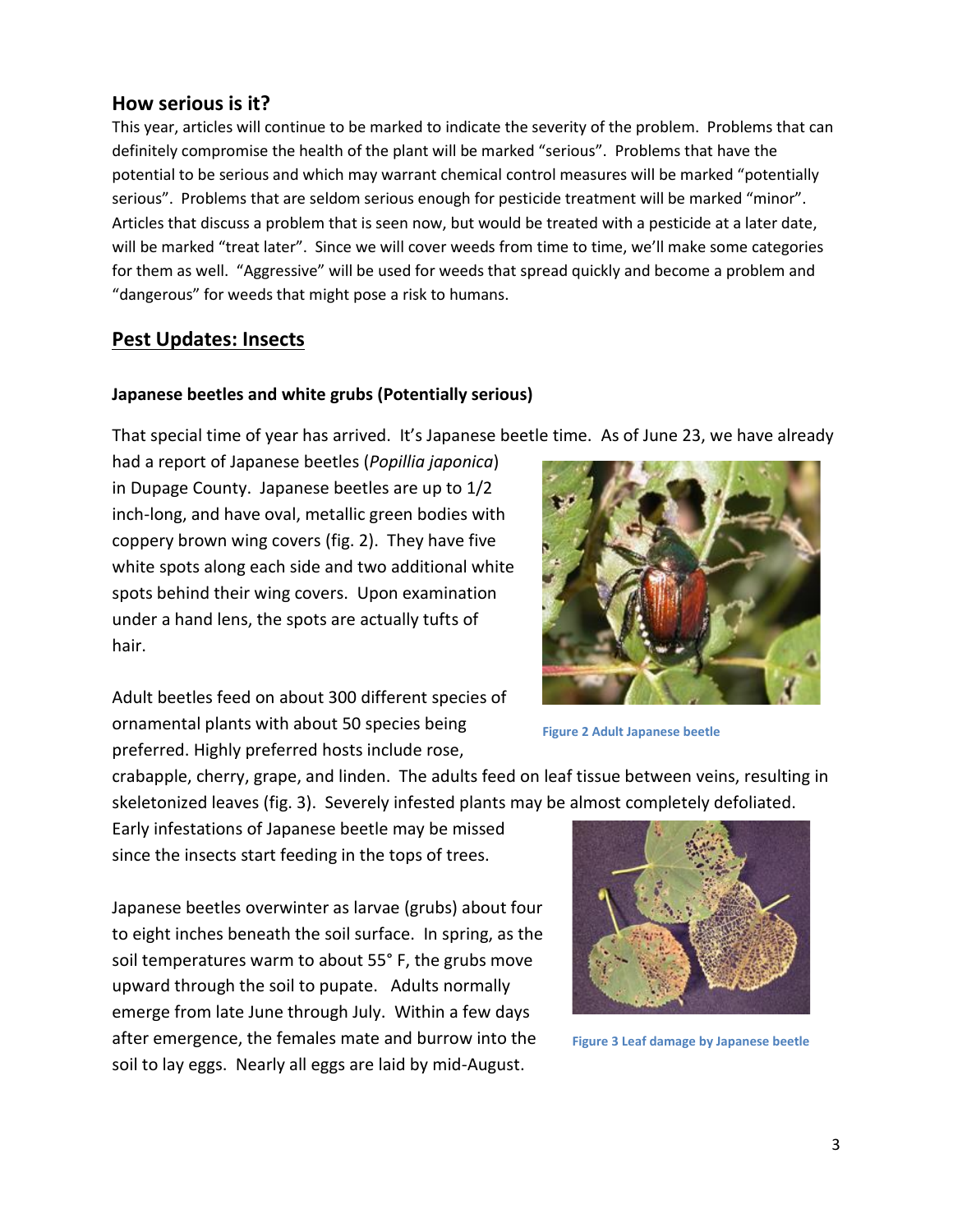In sufficiently warm and moist soil, eggs will hatch in about ten days. Grubs feed on plant roots until cold weather forces them to greater depths in the soil for the winter. There is one generation of this beetle per year.

How do you know if your lawn needs grub control? Grubs eat grass roots, and this will lead to brown areas in the lawn. Unfortunately, other causes can lead to a brown lawn. If your lawn has grubs, you will be able to pull the lawn up like a carpet since the roots are gone. Homeowners who are irrigating the lawn should be watchful. The beetles have to bury their eggs in the soil. They are more likely to do this in soils that are moist and easy to dig. So, those of you who are watering may be more likely to deal with grubs this year.

Is grub control a good idea for everyone? Not necessarily. If your lawn has never had grubs before and you are not irrigating, it would be best to skip the grub control. Usually control is not warranted unless 10-12 grubs are present per square foot.

**Management:** Adult Japanese beetles can be handpicked. It is easiest to catch them by placing a soapy-water filled container directly under the leaf that they are chewing on and then shaking the leaf. The soapy water ensures that the beetles die while you're collecting them. The beetles generally fly straight down into the collecting container. Sometimes Japanese beetle pheromone traps are used to trap them. We don't recommend these, as they will attract even more beetles to your property (more than the trap can collect). Insecticides can be used in the case of valuable plants, but even insecticides do not guarantee control. A soil drench of imidacloprid in spring is sometimes recommended for control of Japanese beetles. **It should be noted that imidacloprid labels indicate that this product can no longer by used on lindens (***Tilia* **species).**

Managing the Japanese beetle grubs that will hatch out around late July may help to reduce populations of adult beetles for next year. Eggs and first instar larvae require moisture to survive; therefore, the easiest way to reduce grub populations is to limit lawn irrigation during the egg-laying period when beetle populations peak (mid-July through early August). Japanese beetles also avoid laying eggs in shade, which is another great reason to plant more trees and shrubs. Insecticide applications are effective in controlling young grubs.

If you plan to manage grubs with insecticides, know that the timing of application depends on the product selected. There are now many insecticides available to treat grubs, and they have different application times. Traditional insecticides like trichlorfon are applied to the lawn when young grubs are active (August and September). Imidacloprid can be applied once in mid-July in areas where adult beetles were numerous. Chlorantraniliprole is applied in spring to kill new grubs that hatch out in late July. It will not kill grubs present in spring. (Insecticide information from University of Illinois and Michigan State University). The bottom line is to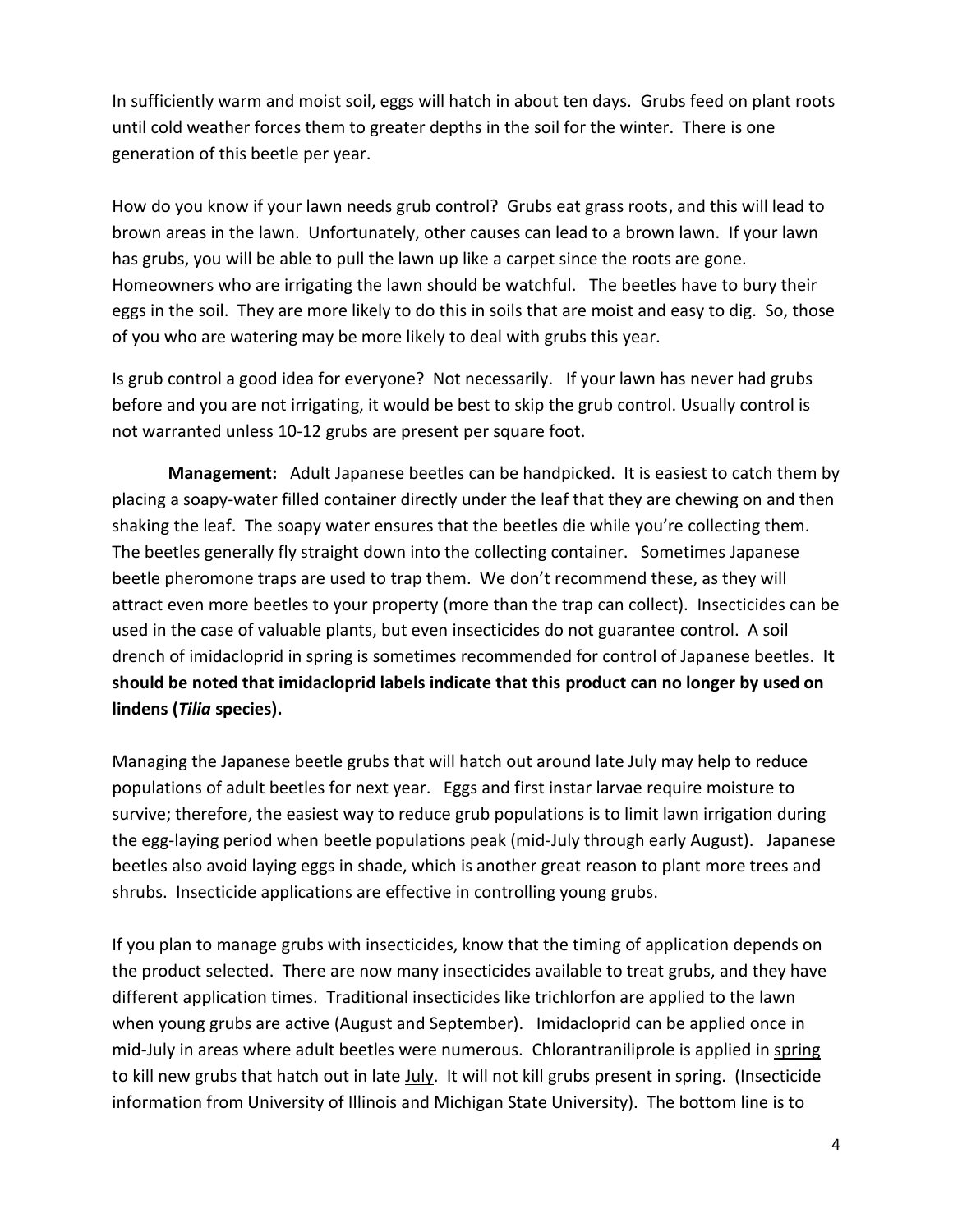read the product label carefully and use it at the appropriate time. The information given here is very general. The product label will give specific information.

We receive a lot of questions about the use of the biological control milky spore disease. This is a bacterium that is specifically toxic to the grub stage of the Japanese beetle and is applied to the soil. This is a slow method at best in the warmer southern states (may take 3-5 years to build up in soil enough to be effective) and is often not very effective at all in colder, northern states. Also, if you have grubs that come from another type of beetle, it won't work on them at all. This product is really not recommended for our area.

Beneficial nematodes can be watered into turf, again in late July, where they infest and kill grubs. Products containing *Heterorhabditis bacteriophora* nematodes are recommended by the University of Illinois. Beneficial nematodes are not always available in stores; they are available through mail order/internet sources.

# Good websites:

<http://www.mortonarb.org/trees-plants/tree-and-plant-advice/help-pests/japanese-beetles> [https://www.canr.msu.edu/news/how\\_to\\_choose\\_and\\_when\\_to\\_apply\\_grub\\_control\\_products\\_for\\_yo](https://www.canr.msu.edu/news/how_to_choose_and_when_to_apply_grub_control_products_for_your_lawn)\_ [ur\\_lawn](https://www.canr.msu.edu/news/how_to_choose_and_when_to_apply_grub_control_products_for_your_lawn)

### **Viburnum crown borer (potentially serious)**

We are getting a lot of reports on damage by the viburnum crown borer. Viburnum crown borers *(Synanthedon* sp.) are clearwing moths that lay eggs on the bark or in wounds of viburnums near the soil line. The larvae hatch and tunnel into the cambium from several inches below the soil line

to about 18 inches above. Larvae are white and legless with brown heads and eventually grow to ¾ inch long. Damage looks like gnarled and scarred stems (fig. 4), and eventually there is dieback of stems and the whole plant may die. The insects overwinter as larvae and pupate in spring. The moths usually emerge from infested viburnums in June to lay eggs near wound sites on other viburnums.



**Figure 4 Stem damaged by viburnum crown borer**

Young plants are especially susceptible. Sometimes

plants are able to survive attack as they age. Susceptible species include *Viburnum carlesii* (Korean spice viburnum), *V. lantana* (Wayfaring tree),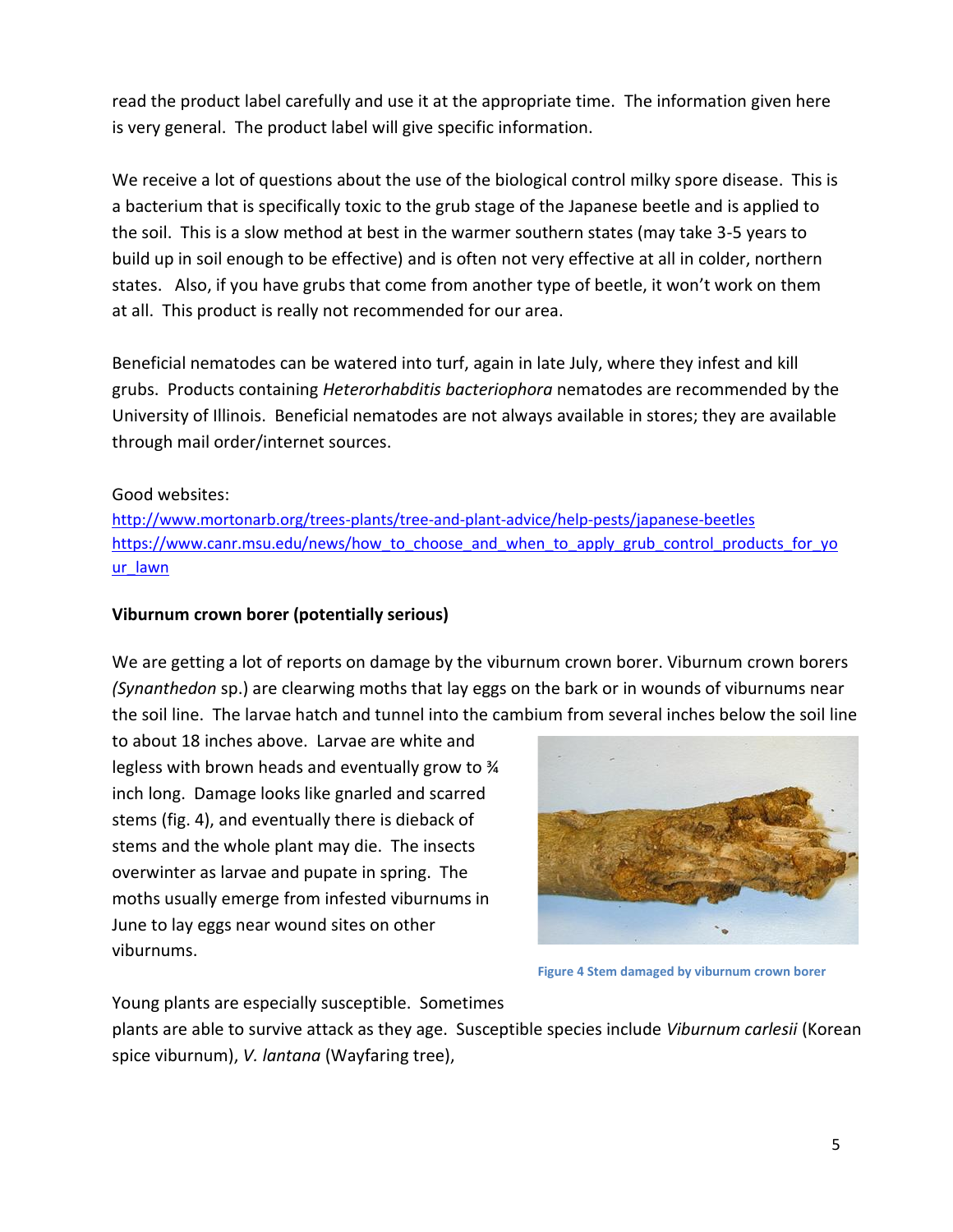*V. lentago* (Nannyberry), *V. opulus* (European Cranberrybush Viburnum), *V. opulus* var. *americanum* (formerly *V. trilobum*) (American Cranberrybush Viburnum), and *V. x rhytidopylloides*  (hybrid leatherleaf viburnum). Arrow-wood viburnum shows some resistance, but is not immune.

**Management:** Beneficial nematodes (*Heterorhabditis bacteriophora*) can be drenched into the soil in late August when larvae are present. Be sure to keep the soil moist so the nematodes don't dry out. They are living organisms. Chemical control can also be applied when adults are laying eggs. The insecticide should be sprayed on the base of the stems from the ground level to a height of 18 inches.

# Good websites: [https://www.mortonarb.org/trees-plants/tree-and-plant-advice/help](https://www.mortonarb.org/trees-plants/tree-and-plant-advice/help-pests/viburnum-crown-borers)[pests/viburnum-crown-borers](https://www.mortonarb.org/trees-plants/tree-and-plant-advice/help-pests/viburnum-crown-borers)

# **Tarnished plant bug (minor to potentially serious)**

Tarnished plant bugs (*Lygus lineolaris*) are out and about. These true bugs can be found on a wide range of ornamental plants, as well as fruit and vegetable crops. These 1/4" long insects overwinter as adults in leaf debris, in bark, or in other protected areas. They emerge in the spring and begin feeding on buds and young leaves, often on early-emerging weeds. In early to mid-summer the females deposit their eggs in plant tissues (stem, leaves, buds, etc.). They hatch after a few weeks. Depending on their location, there can be 2-3 generations per year. We don't have a good picture of this pest, but the first website listed below does.

**Management:** This insect can be damaging to fruit and vegetable crops, and may warrant control. In landscape plantings, damage may be tolerable without any control measures. Removing weeds can help lower populations early in the season.

Good website: <http://entoplp.okstate.edu/ddd/insects/tarnishedbug.htm>

[http://ipm.illinois.edu/fieldcrops/insects/tarnished\\_plant\\_bug/index.html](http://ipm.illinois.edu/fieldcrops/insects/tarnished_plant_bug/index.html)

# **Milkweed bugs and beetles (minor)**

Milkweed has become a popular plant to grow in home gardens as well as native areas. Many are hoping to attract monarch butterflies. Sometimes uninvited guests show up, too. We are starting to see some of these uninvited guests already (perhaps a little earlier than usual). Red milkweed beetles (*Tetraopes tetrophthalmus*) are 1/2 to 3/4 inchlong and red with black spots and long black antennae (fig. 5). Adults



**Figure 5 Adult milkweed beetle**

feed on milkweed leaves; while in the larval stage they bore into and feed on milkweed stems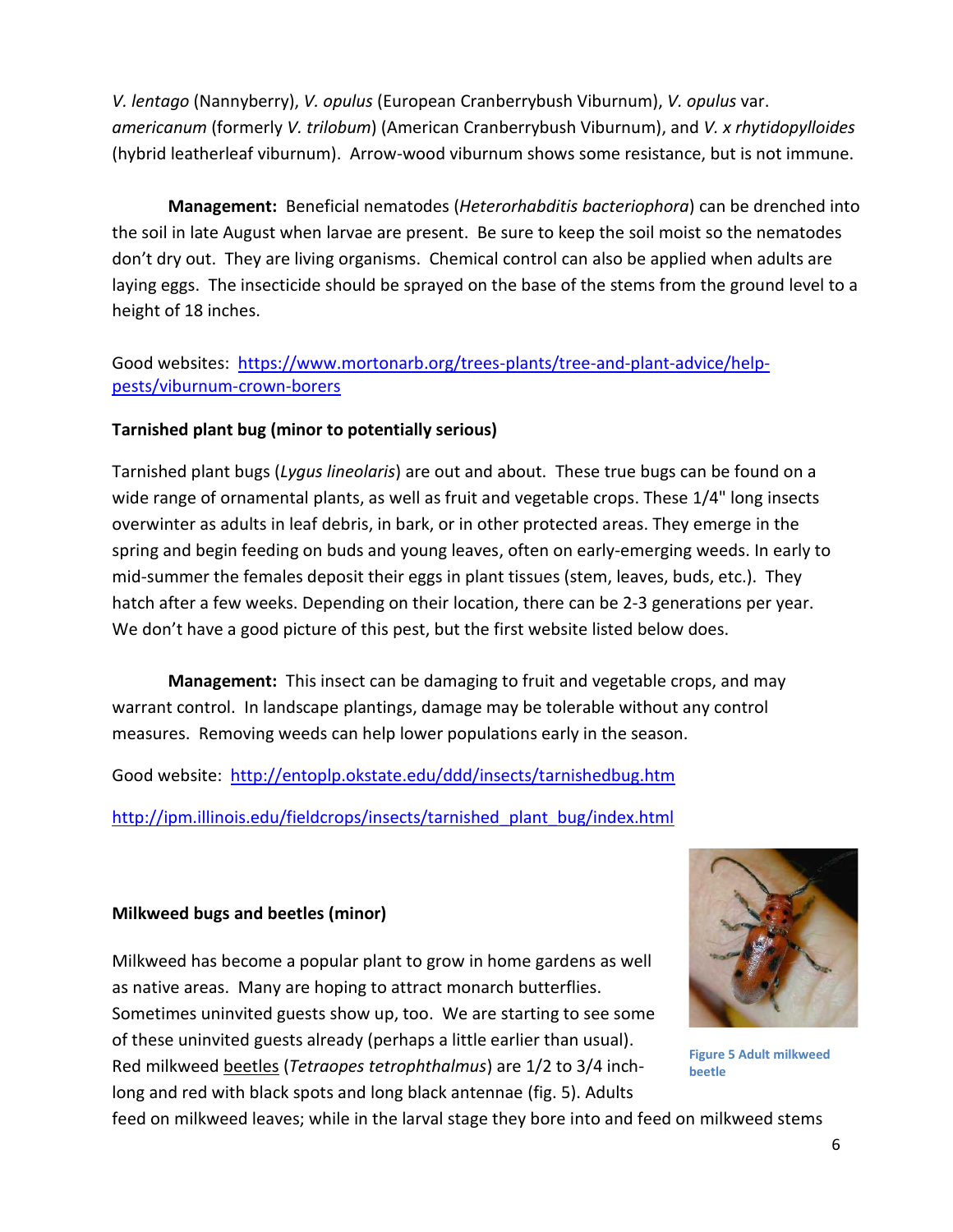and roots. Milkweed bugs (fig. 6) also attack milkweed. There are two species of milkweed

bug, the large milkweed bug (*Oncopeltus fasciatus*) and the small milkweed bug (*Lygaeus kalmia*). These two insects look very much alike, both sporting bright orange-red and black colors. Young bugs (nymphs) also have these colors, but lack fully developed wings. Both the adults and the nymphs will feed on the milkweed seeds, and it is not uncommon to see groups of them huddled together on the milkweed fruits. These insects are often mistaken for boxelder bugs which are similar in color.

**Management:** None usually needed as very little damage is done.

Good websites: <http://bugguide.net/node/view/504> <http://bugguide.net/node/view/460>

# **Tussock moths (usually minor)**

White-marked tussock moth caterpillars (*Orgyia leucostigma*) were found this week. The

caterpillars are quite distinctive. When fully grown, they are about an inch to an inch and a half long and have long, pale yellow hairs, reddish orange heads, and long tufts of hair near the front of their body (fig. 7). It is best to avoid touching them, because some people have allergic reactions to the hairs. There are a number of different species of tussock moth in our area.

White-marked tussock moth caterpillars feed on leaves, first skeletonizing them and eventually eating the entire

leaf. In late summer, caterpillars form gray, hairy cocoons on twigs and branches. The adult male moth is gray. The female is dirty white and cannot fly because she is wingless. The female often lays her eggs on the cocoon from which she emerged. The moth overwinters as an egg. Hosts include apple, birch, crabapple, elm, fir, hickory, horsechestnut, linden, maple, oak, pecan, poplar, rose, sycamore and walnut.

**Management:** In most years, damage by tussock moth larvae is mostly an aesthetic problem in landscapes. In years with heavy populations there will be more damage. They can cause major problems in forests. The caterpillars can be handpicked (carefully and wearing gloves to avoid allergic reaction). *Bacillus thuringiensis var. kurstaki* (Btk) can be sprayed on young larvae.

Good website: [http://entnemdept.ufl.edu/creatures/URBAN/MEDICAL/tussock\\_moths.htm](http://entnemdept.ufl.edu/creatures/URBAN/MEDICAL/tussock_moths.htm)



**Figure 7 White-marked Tussock moth** 

**caterpillar**



**Figure 6 Adult milkweed bug**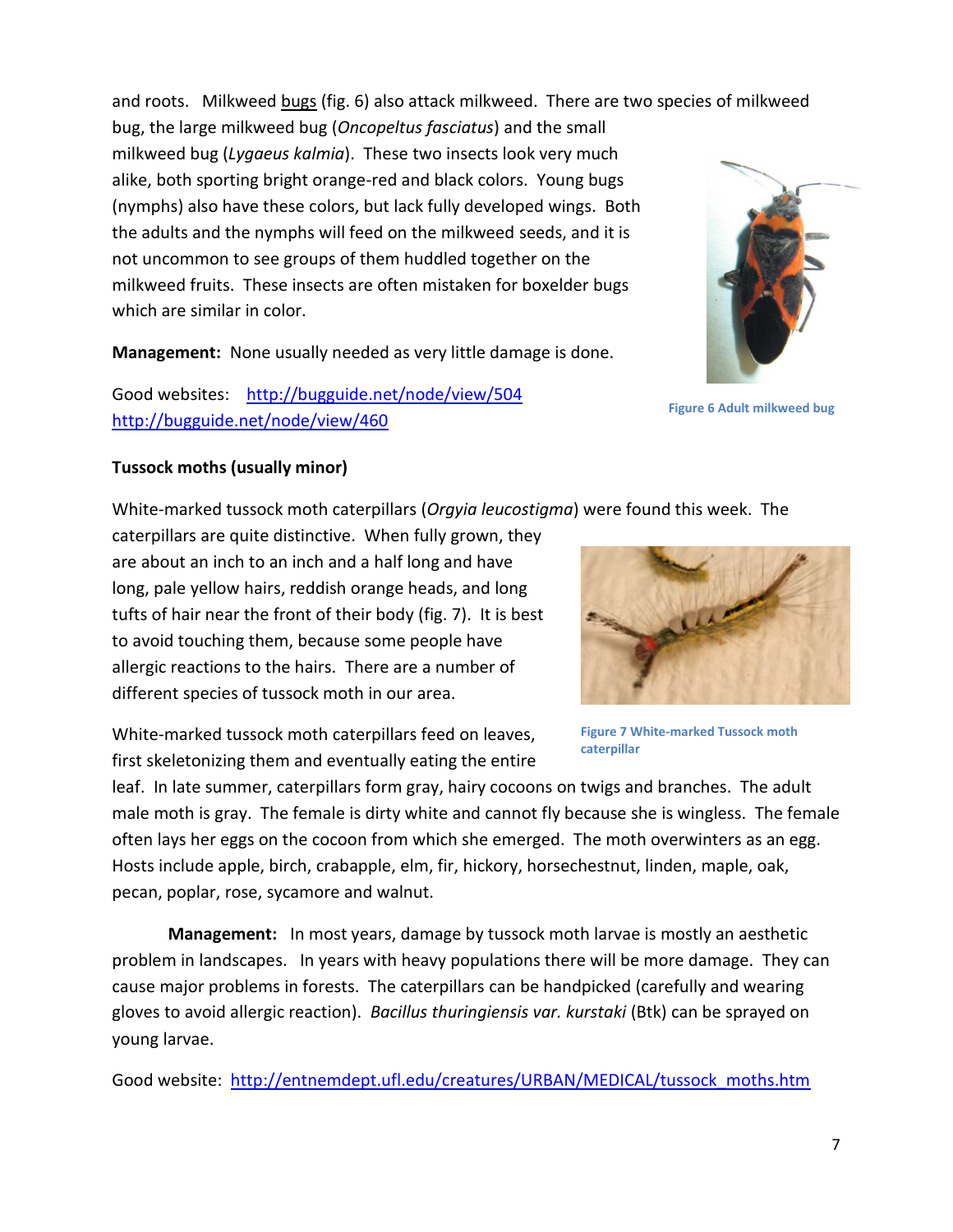# **European elm flea weevil (minor)**

We are still using the name **European** elm flea weevil (*Orchestes alni*). Ohio State reports that this is a case of mistaken identity, and the pest is really *Orchestes steppensis* from Russia, not Europe [\(https://bygl.osu.edu/node/1018\)](https://bygl.osu.edu/node/1018). No matter what we call them, they are here and feeding. This pest (fig. 8) has been in our area for over a decade and has regularly caused foliage damage to elms during that time. Adultfeeding results in tiny shot holes in the leaves, and heavy feeding can cause newly expanding leaves to



**Figure 8 Adult elm flea weevil**

wither and turn brown. After feeding, the female weevil cuts a cavity into the leaf mid-vein and inserts an egg. The hatching larvae create blotch mines at the leaf tips. Larvae feed for about 2-3 weeks, and then pupate within the mined leaf. Very heavy feeding can reduce photosynthetic capacity of the tree, thereby impacting overall tree vitality. Dr. Fredric Miller tells me that "the elm flea weevil, for some reason, prefers Siberian elm and any hybrids that contain *U. pumila* in their genetics."

**Management:** Insecticides are effective in controlling adults and could be applied now while adults are being seen. Depending on how long the insecticide is effective, several applications may be needed. However, spraying a large elm may not be practical, especially for a pest whose damage is relatively minor.

#### Good website:

[http://www.mortonarb.org/trees-plants/tree-and-plant-advice/help-pests/european-elm-flea](http://www.mortonarb.org/trees-plants/tree-and-plant-advice/help-pests/european-elm-flea-weevil)[weevil](http://www.mortonarb.org/trees-plants/tree-and-plant-advice/help-pests/european-elm-flea-weevil)

#### **Galls, Chapter 2 (minor)**

Maple bladder gall (fig. 9) is a common problem on red maple (*Acer rubrum*), silver maple (*Acer saccharinum*) and the hybrid between the two, Freeman maple (*Acer* x *freemannii*). We see this gall almost every year. It starts out as a small green bead and then changes to red and later in the season almost black. We are seeing it in the red stage already. They are caused by eriophyid mites that overwinter in bark crevices and around



**Figure 9 Maple bladder gall**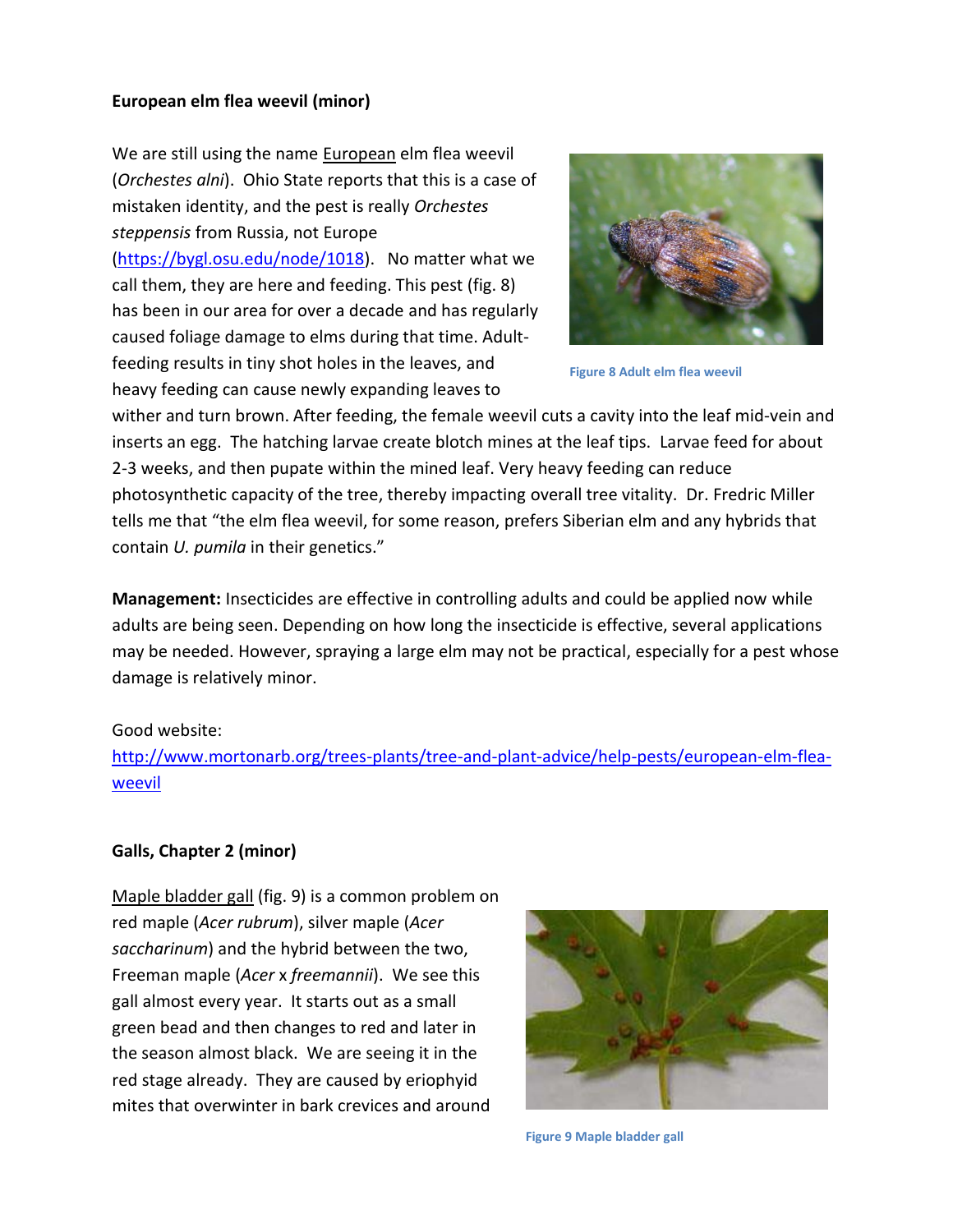callous growth of wounds, scars, and pruned branches.

Hackberry nipple gall (fig. 10) is caused by a tiny insect called a psyllid. The adult female psyllid will lay eggs on the underside of the leaves. When the eggs hatch about a week later, the plant grows tissue around the nymphs in response to the feeding of the insect. Inside the gall resides a tiny yellow to orange psyllid nymph. Nymphs grow larger and emerge from the galls as adults in September. The adults actually look a bit like miniature cicadas. Hackberries are the only known host



**Figure 10 Hackberry nipple gall**

of this psyllid. The psyllids are also called jumping plant lice because of their ability to jump. Hackberries frequently get nipple galls. As a matter of fact, I was taught to identify hackberries (*Celtis* spp.) by their warty leaves caused by the galls as well as their warty bark. The damage is not considered serious.

# **Pest Updates: Diseases**

#### **Cedar-quince rust on serviceberry**

It's that time again. The sputniks have arrived. (For those of you too young to remember sputnik, Google it). Cedar-quince rust-infected fruit are developing those tubular horns that give them that sputnik look (fig. 11). These horns produce the spores that will go back to the juniper host and re-infect it (these spores will not re-infect the deciduous host). We have seen these on hawthorn fruit, which is a fairly common occurrence. Several people have sent us photos of infected serviceberry fruit, which we do not see as often. This ruins the fruit for us, but does not do much damage to the serviceberry plant. Too late to treat.



**Figure 11 Cedar-quince rust on serviceberries (Photo: Julie Moore)**

#### **Tar spot on maple-early stage (minor)**

In the last month, we have had several emails about tar spot, but up until now, it is actually maple anthracnose that people have been seeing. Anthracnose spots are often more angular in shape, may run along veins or even infect most of the leaf



**Figure 12 Tar spot (early stage)**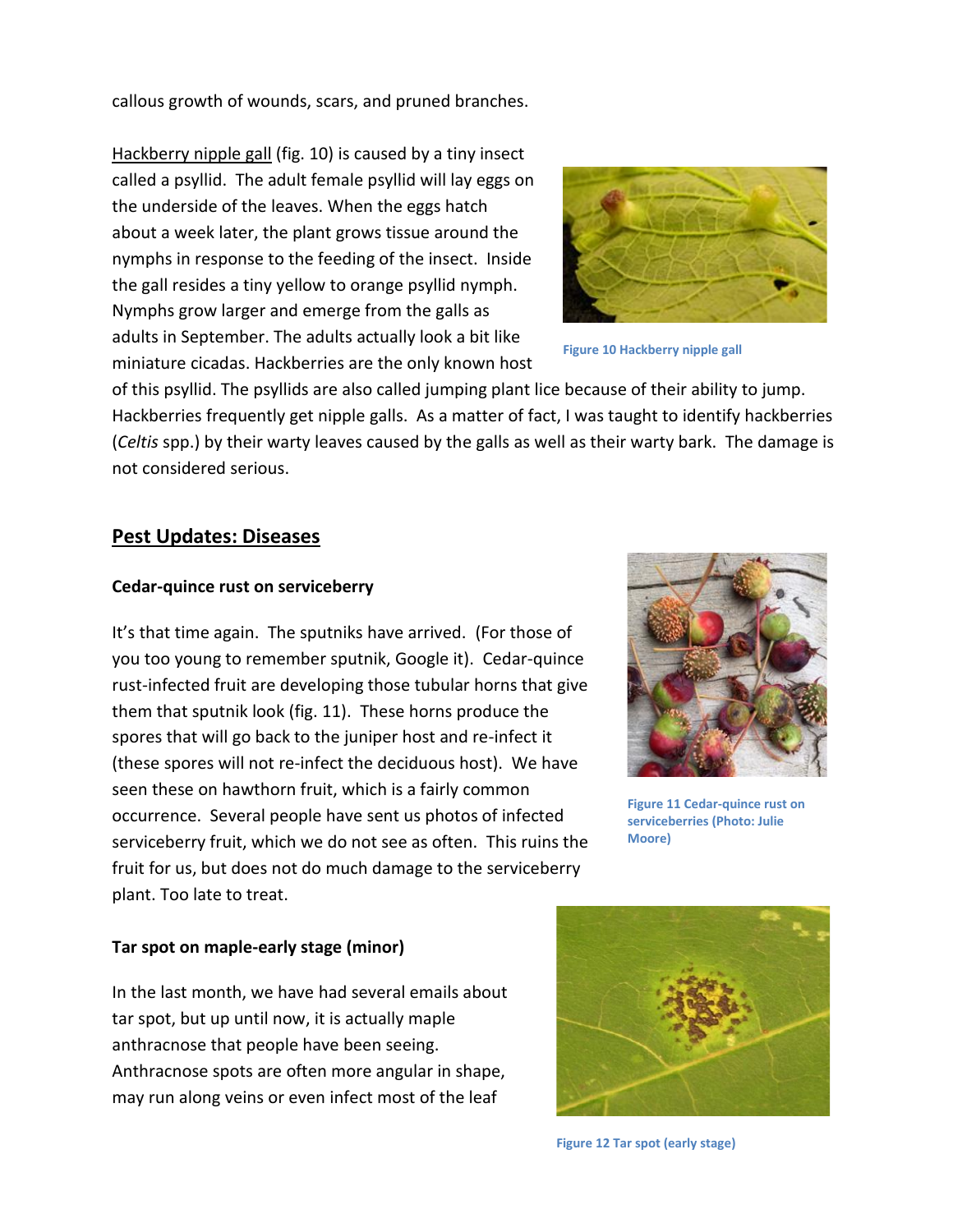tissue. The early symptoms of tar spot of maple are just beginning to show up now. In the

early stage, the spots are yellowish with black specks in them (fig. 12). As the disease develops, the spots will be fairly round and will look just like shiny black spots of tar (fig. 13) flung about on the upper surface of maple leaves. Several different fungi in the genus *Rhytisma* infect the leaves of maples and cause the spots. The spots range from 1/5 to 4/5 inch in diameter. In some cases, a red ring surrounds the spot. *Rhytisma* spp. most commonly infect leaves of silver and Norway maples, although red and sugar maples are also susceptible. It does little harm to the trees, but is unsightly.



**Figure 13 Tar spot (late stage) (photo: S. Yiesla)**

**Management:** Fungicides generally are not necessary. To reduce inoculum, rake up and discard the leaves in fall. Raking is only effective if you and your neighbors with maples all rake and discard leaves.

#### Good website:

[http://www.mortonarb.org/trees-plants/tree-and-plant-advice/help-diseases/tar-spot-maple](http://www.mortonarb.org/trees-plants/tree-and-plant-advice/help-diseases/tar-spot-maple-rhytisma-spp)[rhytisma-spp](http://www.mortonarb.org/trees-plants/tree-and-plant-advice/help-diseases/tar-spot-maple-rhytisma-spp)

#### **Rust on ash (minor)**

Rust on ash? The poor ash trees have seen more than their fair share of problems, including the emerald ash borer. Luckily this rust is a fairly minor problem and one that just does not show up that often. This rust is different from the cedar-apple rust that we see so much on crabapple and hawthorn. The cedar-rust diseases are caused by fungi in the genus *Gymnosporangium*. Ash leaf rust is caused by the fungus *Puccinia sparganioides*. This fungus also requires two hosts to complete its life cycle. Ash (*Fraxinus* species) is one host. The alternate host is marsh grass (*Spartina* species).



**Figure 14 Rust on ash**

Infection occurs in May and June, and symptoms show up on the leaves, petioles and sometimes young stems. Leaves may show spots, and petioles will often have elongated swollen areas. Typical of rust, these areas are orange-colored (fig. 14). Cup-like fruiting